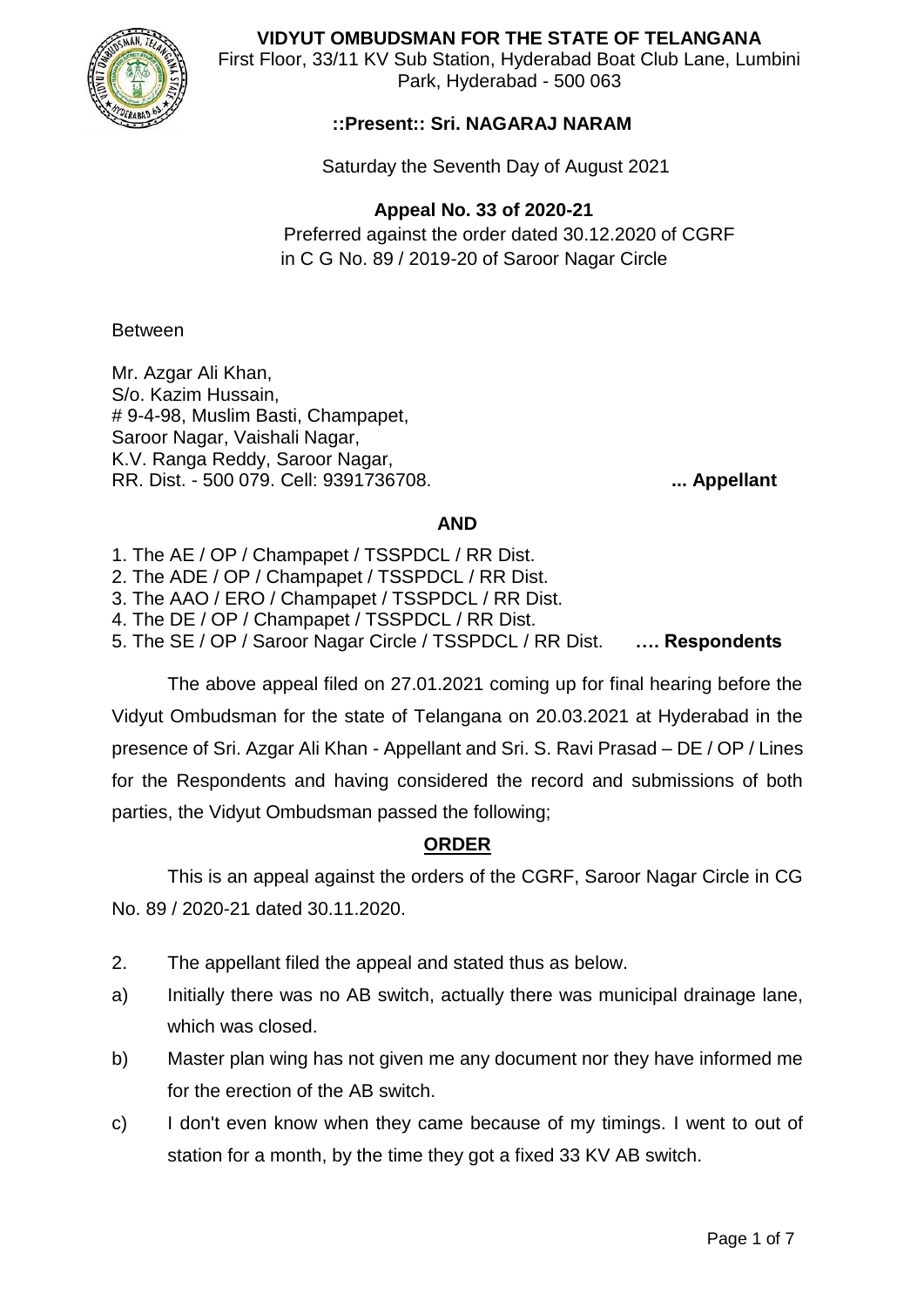d) Since i have not paid for erection of 33 KV switch the question of payment of shifting of AB switch does not arise. Finally I request you to kindly shift the AB switch to which will be thankful.

3. The submission against the appeal have been made by the officers of the licensee as below.

- a) I submit that, the premises of Sri Azgar Ali Khan bearing D. No. 9-4-98 was inspected earlier on 18.12.2020 and found that there is a double pole structure on the footpath of the inner ring road on which 33 KV Laxminagar UG Cable feeder, 33 KV CRPF feeder and 33 KV Kodikalgate feeder are existing. This double pole structure was erected by master plan wing before the year 2015.
- b) It is also observed that there is a gap of about 15 feet between this double pole structure and the premises of Sri Azgar Ali Khan and there is a service road in this 15 feet gap. There is no danger involved as there is sufficient clearance between the DP structure and the residence of Sri. Azgar Ali Khan. As represented by Sri Azgar Ali Khan no sparks are observed on the above double pole structure as the maintenance is being taken up very regularly and there are no loose contact and hence do not require shifting of double pole structure. The above facts are also explained in the sketch filed with the submissions.
- c) It is stated further that there is no alternate site available to shift this double pole structure and ever if the alternate site is available, Sri Azgar Ali Khan has to pay the necessary shifting changes.
- d) It is stated that the grievance complaint filed by Sri Azgar Ali Khan before CGRF was rejected.

3. The appeal was taken up for conciliation / hearing by this authority in terms of the subsisting regulation. At the time of hearing, it was felt necessary to have the alleged place inspected by the third party. Therefore, the officer of this authority has been nominated by daily order dated 13.02.2021. Sri. Shankar Shailender Assistant Divisional engineer (Technical) was requested to conduct a field visit of the location allegedly in issue. Accordingly, upon field visit a report is filed the officer. The contents of the report were made available to the parties and are extracted below.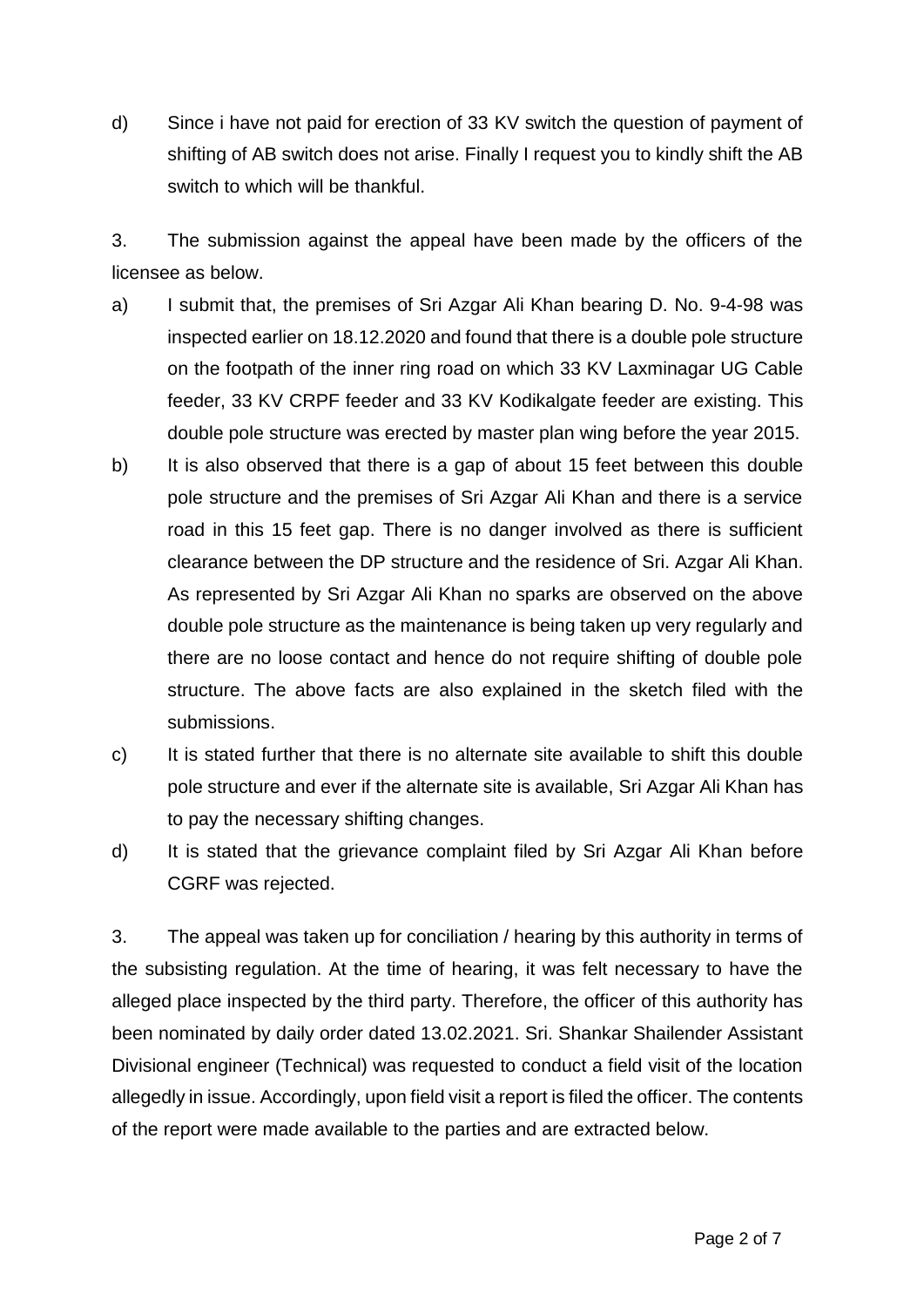#### **Inspection report of ADE/TECHNICAL/VIDYUT OMBUDSMAN:**

- a) During the hearing held on 13.02.2021, in respect of the appeal cited above, I was directed for the field inspection to be conducted in the presence of the parties and report the factual information. In view of the above, I have inspected the premises H. No. 9-4-98, Champapet, Hyderabad on 05.03.2021, in presence of the appellant, Sri. Azgar Ali Khan and the representative of the respondents, Sri. Feroz Khan, ADE / Lines / Malakpet. On enquiry of the grievance of the appellant, it is reported that from the existing 33 KV double pole line AB switch structure sparks and flames were flared up during rainy season and also in one incident, the lorry hit the double pole structure. Consequently, the appellant is frightened by the sparks and flames, filed the present appeal for shifting of the double pole structure to some other place.
- b) On inspection of the site in terms of clearance between the premises and the 33 KV double pole structure. A passage way is existing between the structure and the premises with horizontal distance of 4.5 meters. As per the clause 80 of Electricity Rules 1956, the clearances from the buildings to the lines for the voltage of 33 KV, the permissible distance is to be 3.7 meters vertical clearance and 2 meters Horizontal clearance. The existing 33 KV double pole structure is maintained well within the permissible limits of the vertical and horizontal clearances as mandated under the Electricity Rules,1956. The photos of the location is enclosed for observation.
- c) The phenomenon of getting sparks and flames from the 33 KV double pole structure, which the appellant is vary of is due to loose contacts in the 33 KV line AB switch, whenever a line fault occurs in the 33 KV line beyond the line AB switch, due to heavy faulty currents sparks and flames might occur. Thus, in order to avoid such irregularity, it is proposed for maintenance of the 33 KV double pole structure AB switch to rectify the loose contacts, tightening of the nuts and bolts, attending the REDHOTs, if any, by the respondents.
- d) Whereas the appellant is not inclined to pay the shifting charges of the said structure and requested to shift the structure at the expenses of the TSSPDCL. As per the GTCS Clause 5.3.4, the shifting charges are to be borne by the appellant and hence the said structure cannot be shifted without payment for the expenditure involved.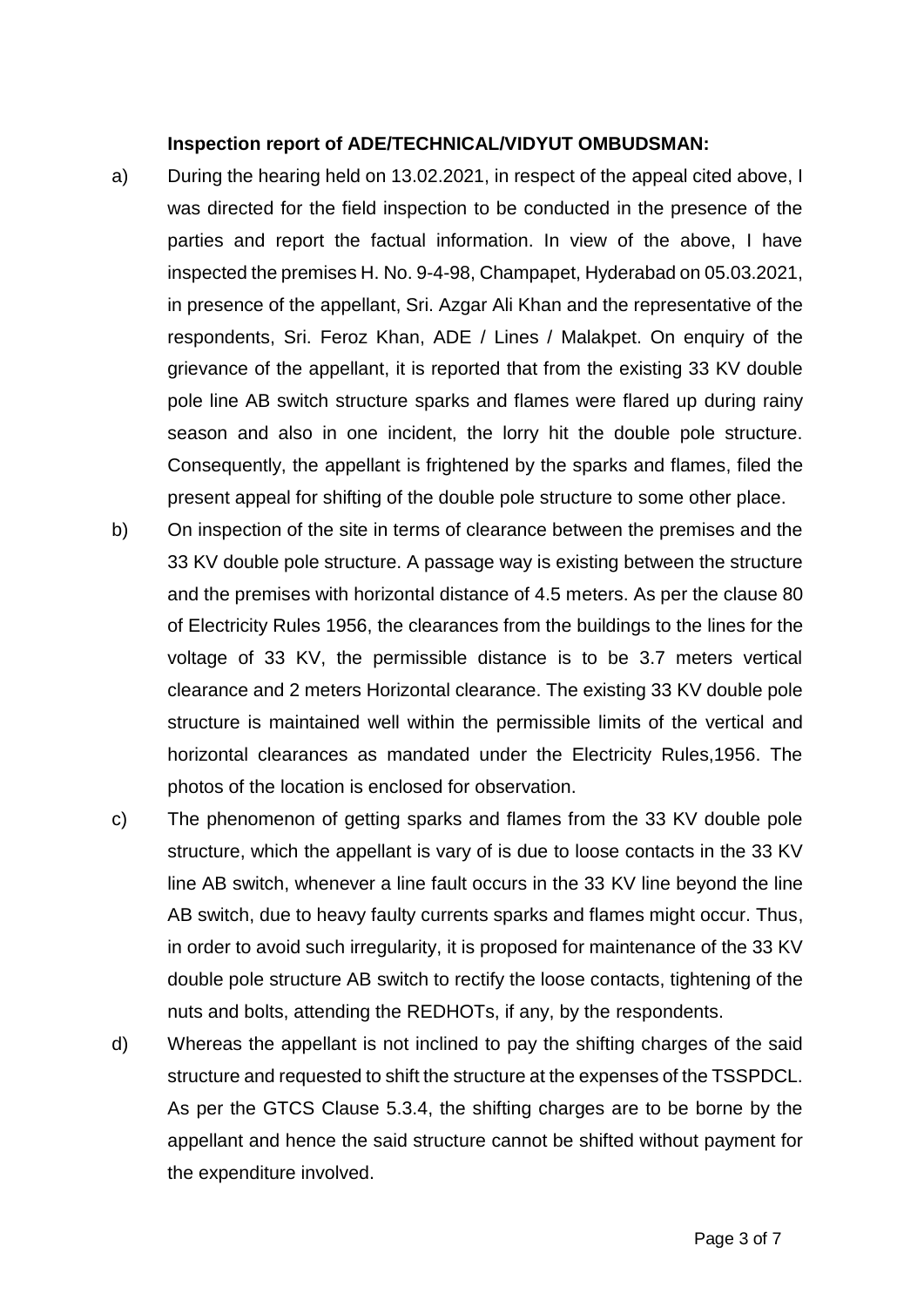4. The DE / Lines / Nallakunta further filed his submissions and stated thus as below.

"Further to the report submitted by Assistant Divisional Engineer / Technical to Vidyut Ombudsman,that the appellant Sri Azgar Ali Kahn has not only inclined to pay the shifting charges but also has not shown any alternative palace for shifting. Since even if Sri Azgar Ali Kahn is ready to pay the necessary shifting charges there must be alternative site available for shifting."

5. The short issue having heard the appellant and the officers of the licensee whether it is consumer grievance and if so to what extent the appellant is entitled to relief.

6. Prima facie, the issue is in respect shifting lines and transformer existing in front of the premises of the appellant. Before embarking on the issue it may be relevant to notice the definitions of the consumer, complainant and grievance as assigned in the Electricity Act, 2003 and the regulation concerning this authority that is Regulation No. 3 of 2015.

Electricity Act, 2003

" Sec 2 (15) (15) "consumer" means any person who is supplied with electricity for his own use by a licensee or the Government or by any other person engaged in the business of supplying electricity to the public under this Act or any other law for the time being in force and includes any person whose premises are for the time being connected for the purpose of receiving electricity with the works of a licensee, the Government or such other person, as the case may be;"

Regulation No. 3 of 2015 issued by TSERC

"1.5 Definitions

c) "Complainant" is a person who has a grievance and includes the following

i. A consumer as defined in sub section (15) of section 2 of the Act;

ii. An applicant for a new connection;

iii. Any registered consumer association under any law;

iv. Any unregistered association or a group of consumers, where the consumers have a common or similar interests;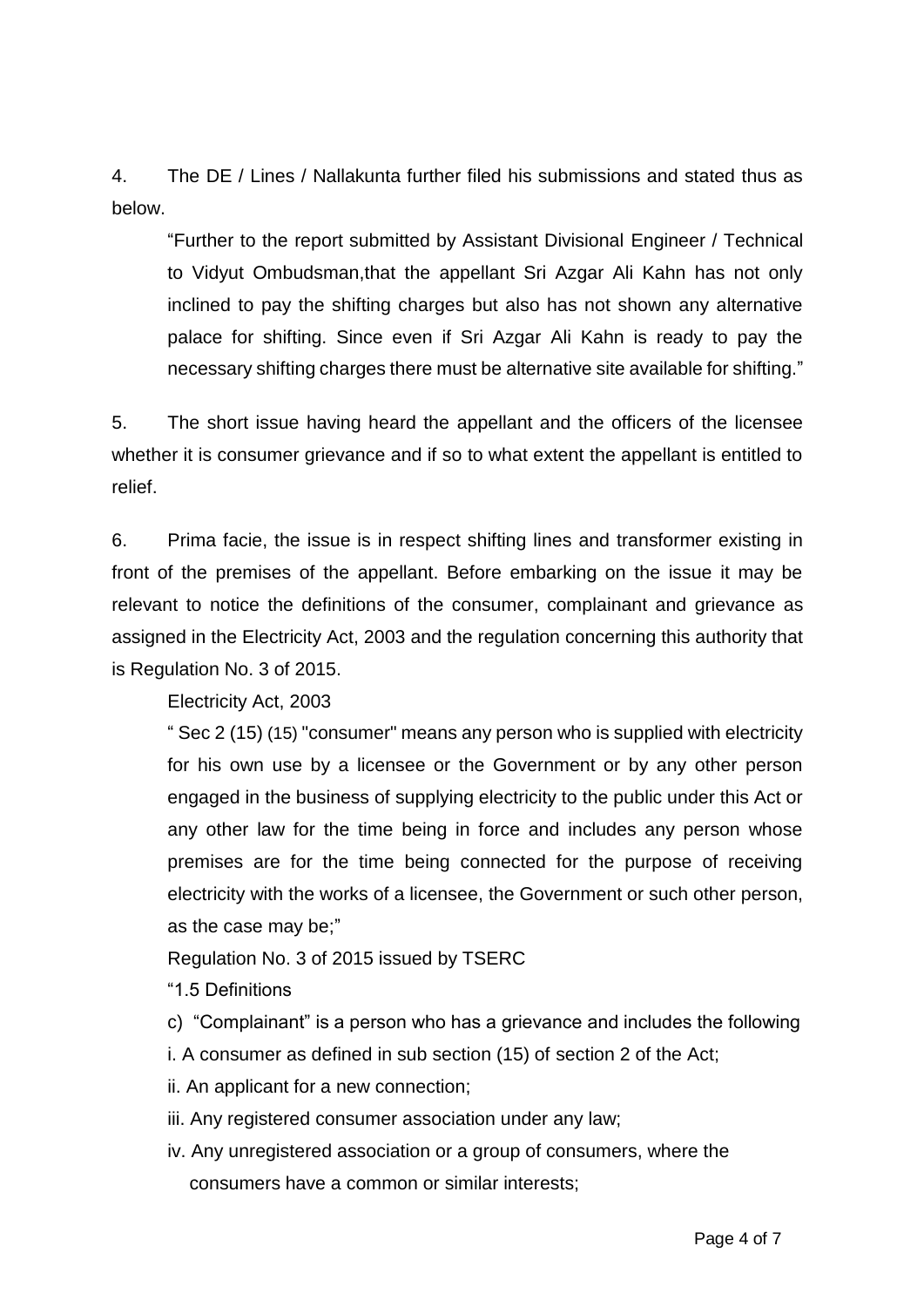- v. Legal heir(s) or representative(s) of a deceased consumer; or
- vi. Any person who is a tenant or a lessee of a premises, or any person who is in occupation of any premises, where the service connection is in the name of owner of the premises and the electricity supplied by the licensee through that service connection is consumed by the tenant, lessee or person in occupation, as the case may be.

d) "Grievance" means any fault, imperfection, shortcoming or inadequacy in the quality, nature and manner of performance which is required to be undertaken by a distribution licensee under the Act or has been undertaken to be performed by a distribution licensee in pursuance of a license, contract, agreement or under the Electricity Supply Code or in relation to standards of performance of distribution licensees as specified by the Commission and includes billing disputes system or having potential of endangering of life or property."

7. In this case it may be relevant also to notice clause 5.3.4 of the General Terms and Conditions of Supply of the licensee

"5.3.4 Charges for shifting of service: The estimate for shifting the existing service will cover the following items as chargeable to the consumer:

i Dismantling charges at the old site;

ii Transport charges from the old site to the new site.

iii Re-erection charges at the new site;

iv Depreciation on the old materials if any not reused at the site;

v Overhead charges; vi Cost of new materials if required; and

vii Cost of irretrievable materials.

The consumer shall pay the above charges included in the estimate in advance before taking up shifting operations."

8. This authority has perused the material and also the photographs of the alleged location. This grievance raised by the appellant is in the form *pro bono publico*. He is neither connected to the said structures in front of his residence nor they are hindering his ingress and egress to his own premises. The grievance appears couched with self protection in the guise of public interest. It is settled law public interest cannot be entertained where personal interest is involved.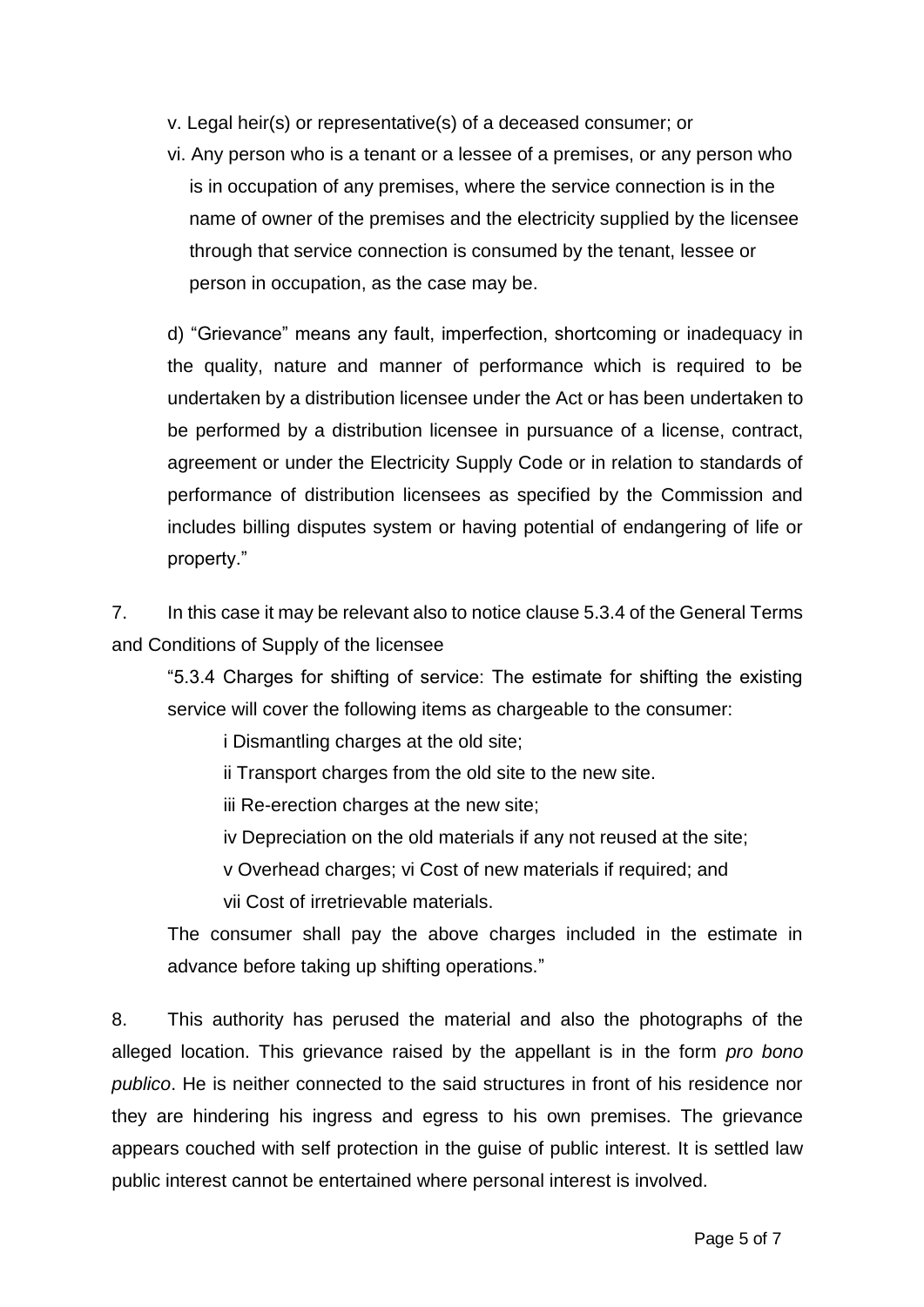9. Though it cannot be said that the appellant is directly having personal interest, yet he personal loss or damage to the property in case of any untoward incident has happened. To alleviate this apprehension only  $3<sup>rd</sup>$  party inspection has been conduct with the officer of this authority visiting the place and assessing practical situation. From the report as extracted above nothing worth detrimental to the appellant is noticed. Moreover, protection appears to have been taken by the licensee to ensure safety of the surrounding place including life and property. This authority to this extent is satisfied about the action taken by the licensee.

10. The appellant's apprehension stems from the submission earlier a vehicle rammed into the structure causing fire and sound. Moreover, it is his case that without his knowledge and permission the structure of 33 KV feeder has been erected. It has to be stated here that the structure is erected on the public road and not even abutting his premises, secondly Act, 2003 mandates that the licensee is at liberty for laying / installing lines and transformers in public area. However, such action would be governed by rules regulations notified by the competent authorities. From the report of the officer of this authority it is clear the applicable rules have been followed. In the circumstances it is not fit case to entertain by this authority.

11. One other aspect that has emanated from the facts is that suggestion is made that the appellant be asked to show alternate location and pay the necessary shifting charges in the lines and equipment to another place. The appellant is wage earner as stated by him at the time of hearing and cannot afford to show the alternative location or afford huge sum of money that may be involved in shifting the installation. Nevertheless, it is surprising that such stand is taken by the licensee, when it's a fact that the appellant is not seeking transfer / shifting his personal connection. The reliance placed on the clause in the general terms and conditions of supply by the licensee regarding shifting of line, meter or transformer as extracted above does apply to this situation on hand.

12. What is apprehended by the appellant is based on his understanding visualisation of the difficulty faced by him and not otherwise. Such apprehension cannot be treated as consumer complaint nor a dispute about the services rendered by the licensee. Therefore, the finding arrived at by the Forum is required to be